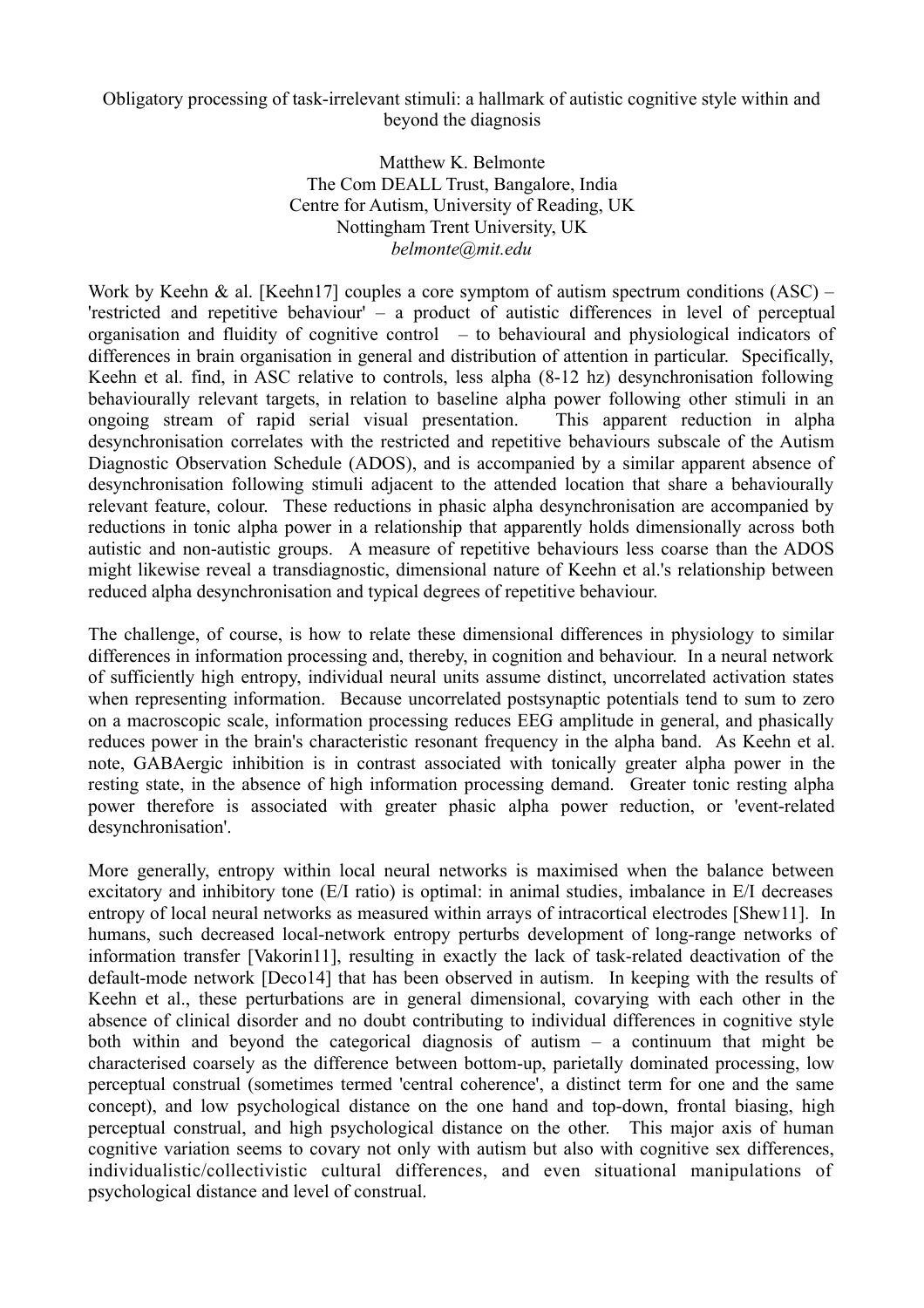An apparent lack of specific response to behaviourally relevant versus irrelevant stimuli can result from lack of response to relevant stimuli in particular, or from undifferentiated allocation of neural resources to relevant and irrelevant stimuli both. In this context of rapid serial visual presentation where a new stimulus arrives every 120 ms it seems impossible to differentiate these two complementary scenarios. The latter explanation, however, reframes autistic cognitive style as not unequivocally a deficit in selective processing of task-relevant stimuli but also an advantage in processing a broad field of stimuli, and is the more consistent with a broad corpus of evidence.

Our and others' work has suggested than such obligatory processing of task-irrelevant stimuli is the norm within the diagnostic category of autism, and more broadly, correlates with dimensional measures of autistic traits beyond the diagnosis and thus with a major axis of individual differences in perception, cognition and action. In a task of cued endogenous shifting of visual attention between hemifields, quantitative EEG [Belmonte00] and fMRI [Belmonte03] measures of secondary visual cortex's activation in response to task-related stimuli indicate less recruitment of finite neural resources away from task-irrelevant and towards task-relevant stimuli. In a task demanding distribution of visual attention across multiple perceptual features (spatial location, orientation, and colour), a delayed and prolonged time course of event-related fMRI frontocerebellar activation correlates with dimensional measures of autistic social and communicative traits not only in children with autism but also in their clinically unaffected sibs, and sibs' accuracy in the task lies between that of the typical and ASC groups [Belmonte10]. *In short, ASC is characterised on fMRI and EEG measures by less differentiated response to task-relevant and task-irrelevant stimuli, and prolonged stimulus evaluation.*

In our own suite of experimental computer games designed to heighten children's motivation and thus ecological validity, amplitudes of late cognitive event-related potentials evoked by taskirrelevant stimuli correlate with dimensional and categorical differences in autistic traits, across two distinct visual tasks. In a result reported in 2011 at the International Meeting for Autism Research, in a go/no-go paradigm in which an enemy or friendly spaceship emerges from a 'wormhole' and the player must shoot or withhold fire, amplitude of P3b in response to the no-go (no behavioural response) stimulus correlates dimensionally with decreasing score on the 'Reading the Mind in the Eyes' Test as a main effect  $(r = -0.46, p < 0.01$ ; Figure 1, top row) and as an interaction with decreasing Benton Test of Face Recognition scores, across ASC, clinically normal sibs of ASC, and normal control groups. In short, greater P3b amplitude in the no-go condition predicts more 'autistic' impairment in labelling of facial emotions and recognition of faces. In a separate study on visual selective attention to feature conjunction, Milne et al. [Milne13] likewise found in a population of normal young adults that decreasing difference between P3b to targets and P3b to non-targets is related to Autism Spectrum Quotient. In this same study, this P3b difference also correlated with efficiency (time per search item) in a visual conjunction search task. *In short, autistic traits are characterised by less differentiated P3b response to targets and distractors.*

Further evidence comes from a variant of the Posner visual spatial attention paradigm in which the player mines asteroids (targets) that appear in validly or invalidly cued sectors of space, and avoids responding to visually distinct distractors. In an interaction of validity and group on amplitude of the posterior P2 (160-230 ms) – a visual ERP component associated with spatial grouping of objects [Kasai15] – the difference wave to invalidly minus validly cued targets (that is, targets that appear in areas of the visual field not flagged for behavioural relevance versus those that have been flagged) is strongly positive in controls and sibs but near zero in ASC  $(F(2,28)=3.442, p=.048;$ Figure 1, middle row), suggesting again that stimuli most likely to be of behavioural relevance do not received privileged processing. Moreover, the difference between the slow-wave (600-800 ms) ERP to targets and that to distractors is actually reversed in children with ASC ( $p < 0.05$ ) and seems likewise in their sibs ( $p = 0.08$ ), with distractors evoking a greater and more prolonged slow-wave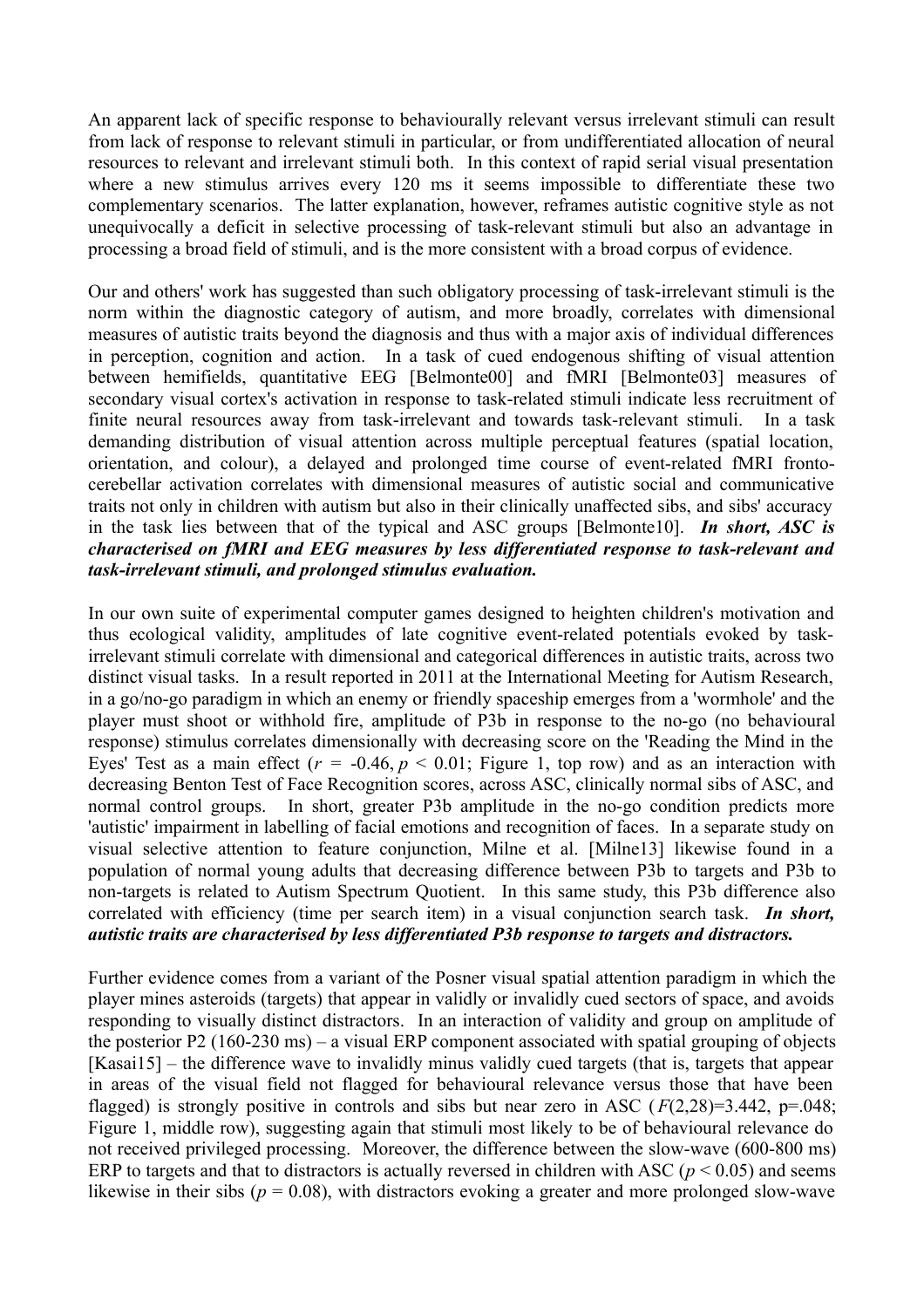response than targets (Figure 1, bottom row). *In short, in the context of tasks that demand broad distribution, integration, and/or rapid shifting of attention across a spatial field or in general amongst multiple perceptual channels, ASC is characterised by less differentiated P2 response to stimuli across relevant and irrelevant portions of the visual field, and autistic traits by prolonged evaluation of distractors.*

All this evidence, convergent across tasks and imaging methods, indicates that people with high levels of autistic traits perceive by a process of bricolage [Belmonte08], allowing many stimuli access to higher, more elaborated processing and from these many perceptual details building up a complete picture. This process confers benefits in performance on tasks that rely on such complete processing of details, such as visual conjunction search [Milne13] and more generally in the complete characterisation of a system in terms of all its component parts – a skill that Baron-Cohen has termed 'systemising' – but carries costs in tasks where early filtering based on top-down bias and prior expectation would, if sufficiently applied, keep perceptual/cognitive demand from overwhelming capacity. Again and again – most recently by Keehn et al. – correlations have been discovered byetween such basic non-social processes of attention and perception on the one hand and behavioural and psychometric measures of autistic traits on the other. Such relationships ought to compel us to recognise that the categorical deficits that are the most obvious, the most diagnostic, and the most debilitating are not necessarily the most ætiologically primary, or the most therapeutically accessible, and may emerge from extremes of dimensional variation in prerequisite, lower-level, earlier-developing skills.

## **References**

[Keehn17] Keehn B, Westerfield M, Müller R-A, Townsend J. Autism, attention, and alpha oscillations: An electrophysiological study of attentional capture. *Biological Psychiatry: Cognitive Neuroscience and Neuroimaging,* in press.

[Shew11] Shew WL, Yang H, Yu S, Roy R, Plenz D. Information capacity and transmission are maximized in balanced cortical networks with neuronal avalanches. *Journal of Neuroscience* 2011; 31(1):55-63. doi: 10.1523/JNEUROSCI.4637-10.2011

[Vakorin11] Vakorin VA, Lippé S, McIntosh AR. Variability of brain signals processed locally transforms into higher connectivity with brain development. *Journal of Neuroscience* 2011; 31(17):6405-6413. doi: 10.1523/JNEUROSCI.3153-10.2011

[Deco14] Deco G, Ponce-Alvarez A, Hagmann P, Romani GL, Mantini D, Corbetta M. How local excitation-inhibition ratio impacts the whole brain dynamics. *Journal of Neuroscience* 2014; 34(23):7886-7898. doi: 10.1523/JNEUROSCI.5068-13.2014

[Belmonte00] Belmonte MK. Abnormal attention in autism shown by steady-state visual evoked potentials. *Autism* 2000; 4(3):269-285. doi: 10.1177/1362361300004003004

[Belmonte03] Belmonte MK, Yurgelun-Todd DA. Functional anatomy of impaired selective attention and compensatory processing in autism. *Cognitive Brain Research* 2003; 17(3):651-664. doi: 10.1016/S0926-6410(03)00189-7

[Belmonte10] Belmonte MK, Gomot M, Baron-Cohen S. Visual attention in autism families: 'unaffected' sibs share atypical frontal activation. *Journal of Child Psychology and Psychiatry* 2010; 51(3):259-276. doi: 10.1111/j.1469-7610.2009.02153.x

[Kasai15] Kasai T, Takeya R, Tanaka S. Emergence of visual objects involves multiple stages of